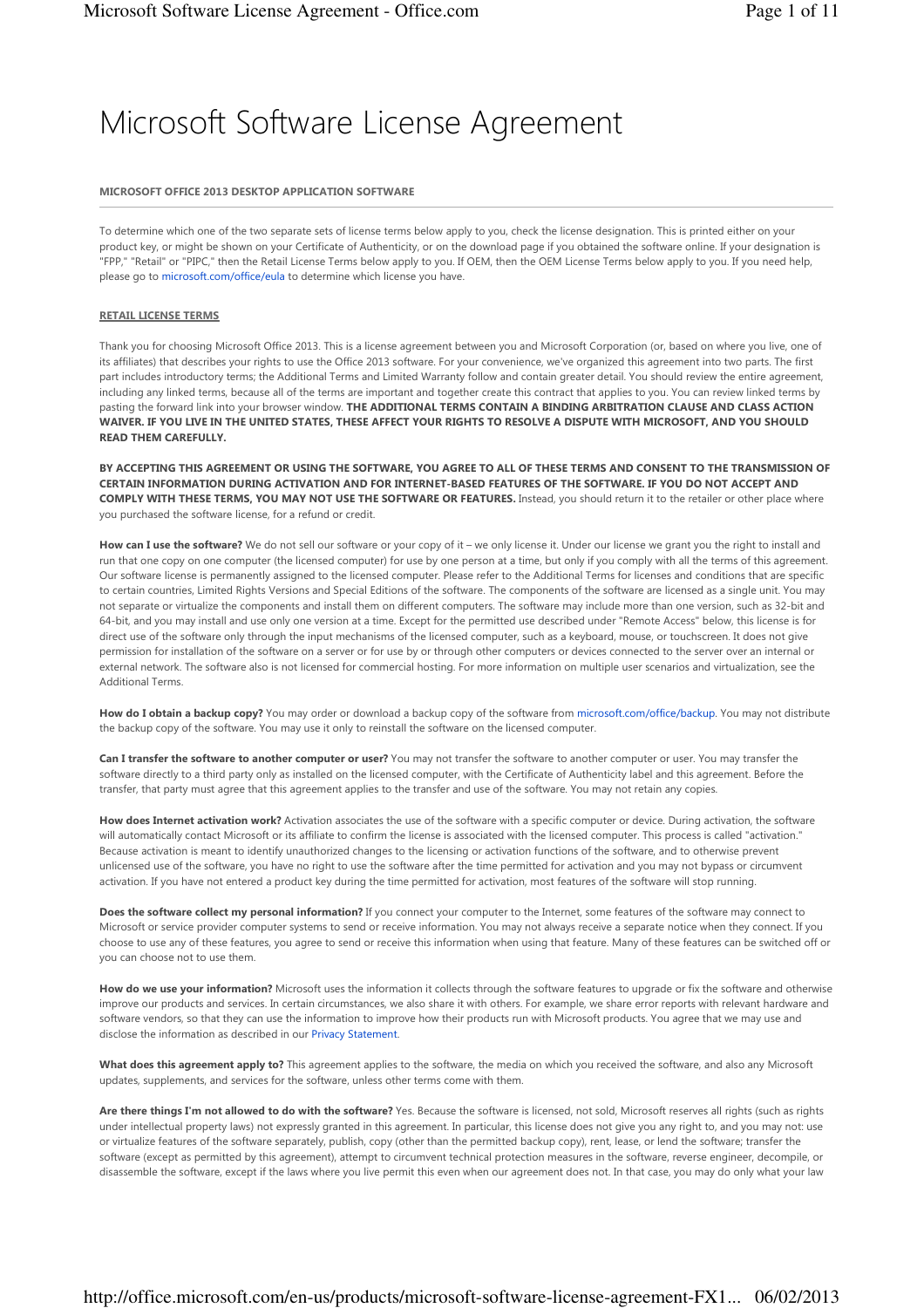allows. When using Internet-based features, you may not use those features in any way that could interfere with anyone else's use of them, or to try to gain access to any service, data, account or network, in an unauthorized manner.

What about upgrading or converting the software? If you install the software covered by this agreement as an upgrade or conversion to your existing software, then the upgrade or conversion replaces the original software that you are upgrading or converting from. You do not retain any rights to the original software after you have upgraded and you may not continue to use it or transfer it in any way. This agreement governs your rights to use the upgrade software and replaces the agreement for the software from which you upgraded.

### ADDITIONAL TERMS

#### 1. LICENSE RIGHTS AND MULTI USER SCENARIOS

- 1. Computer, In this agreement, "computer" means a hardware system (whether physical or virtual) with a storage device capable of running the software. A hardware partition or blade is considered to be a computer.
- 2. Multiple or pooled connections. You may not use hardware or software to multiplex or pool connections, or otherwise allow multiple users or multiple computers or devices to access or use the software indirectly through the licensed computer.
- 3. <u>Use in a virtualized environment.</u> If you use virtualization software, including client hyper-v, to create one or more virtual computers on a single computer hardware system, each virtual computer, and the physical computer, is considered a separate computer for purposes of this agreement. This license allows you to install only one copy of the software for use on one computer, whether that computer is physical or virtual. If you want to use the software on more than one computer, you must obtain separate copies of the software and a separate license for each copy. Content protected by digital rights management technology or other full-volume disk drive encryption technology may be less secure in a virtualized environment.
- 4. Remote access. The user that primarily uses the licensed computer is the "primary user." The primary user may access and use the software installed on the licensed device remotely from any other device, as long as the software installed on the licensed device is not being used non-remotely by another user simultaneously. As an exception, you may allow others to access the software simultaneously only to provide you with technical support.

#### 2. BINDING ARBITRATION AND CLASS ACTION WAIVER

- 1. <u>Application.</u> This Section B applies to any dispute **EXCEPT IT DOES NOT INCLUDE A DISPUTE RELATING TO THE ENFORCEMENT OR** VALIDITY OF YOUR, MICROSOFT'S, OR EITHER OF OUR LICENSORS' INTELLECTUAL PROPERTY RIGHTS. Dispute means any dispute, action, or other controversy between you and Microsoft concerning the software (including its price) or this agreement, whether in contract, warranty, tort, statute, regulation, ordinance, or any other legal or equitable basis. "Dispute" will be given the broadest possible meaning allowable under law.
- 2. <u>Notice of Dispute.</u> In the event of a dispute, you or Microsoft must give the other a Notice of Dispute, which is a written statement of the name, address and contact information of the party giving it, the facts giving rise to the dispute, and the relief requested. You must send any Notice of Dispute by U.S. Mail to Microsoft Corporation, ATTN: LCA ARBITRATION, One Microsoft Way, Redmond, WA 98052-6399. A form is available here. Microsoft will send any Notice of Dispute to you by U.S. Mail to your address if we have it, or otherwise to your e-mail address. You and Microsoft will attempt to resolve any dispute through informal negotiation within 60 days from the date the Notice of Dispute is sent. After 60 days, you or Microsoft may commence arbitration.
- Small Claims Court. You may also litigate any dispute in small claims court in your county of residence or King County, Washington, if the dispute meets all requirements to be heard in the small claims court. You may litigate in small claims court whether or not you negotiated informally first. 3.
- 4. BINDING ARBITRATION. IF YOU AND MICROSOFT DO NOT RESOLVE ANY DISPUTE BY INFORMAL NEGOTIATION OR IN SMALL CLAIMS COURT, ANY OTHER EFFORT TO RESOLVE THE DISPUTE WILL BE CONDUCTED EXCLUSIVELY BY BINDING ARBITRATION. YOU ARE GIVING UP THE RIGHT TO LITIGATE (OR PARTICIPATE IN AS A PARTY OR CLASS MEMBER) ALL DISPUTES IN COURT BEFORE A JUDGE OR JURY. Instead, all disputes will be resolved before a neutral arbitrator, whose decision will be final except for a limited right of appeal under the Federal Arbitration Act. Any court with jurisdiction over the parties may enforce the arbitrator's award.
- CLASS ACTION WAIVER. ANY PROCEEDINGS TO RESOLVE OR LITIGATE ANY DISPUTE IN ANY FORUM WILL BE CONDUCTED 5. SOLELY ON AN INDIVIDUAL BASIS. NEITHER YOU NOR MICROSOFT WILL SEEK TO HAVE ANY DISPUTE HEARD AS A CLASS ACTION, PRIVATE ATTORNEY GENERAL ACTION, OR IN ANY OTHER PROCEEDING IN WHICH EITHER PARTY ACTS OR PROPOSES TO ACT IN A REPRESENTATIVE CAPACITY. NO ARBITRATION OR PROCEEDING WILL BE COMBINED WITH ANOTHER WITHOUT THE PRIOR WRITTEN CONSENT OF ALL PARTIES TO ALL AFFECTED ARBITRATIONS OR PROCEEDINGS.
- 6. Arbitration Procedure, Costs, Fees and Incentives. Any arbitration will be conducted by the American Arbitration Association (the "AAA") under its Commercial Arbitration Rules and in many cases its Supplementary Procedures for Consumer-Related Disputes. For more information, see adr.org or call 1-800-778-7879. In a dispute involving \$75,000 or less, Microsoft will promptly reimburse your filing fees and pay the AAA's and arbitrator's fees. You and Microsoft agree to the terms governing procedures, fees and incentives at this page. To commence arbitration, submit this form to the AAA. You agree to commence arbitration only in your county of residence or in King County, Washington. Microsoft agrees to commence arbitration only in your county of residence.
- 7. Claims or Disputes Must be Filed Within One Year. To the extent permitted by law, any claim or dispute under this agreement to which Section B applies must be filed within one year in small claims court (Section B.3) or in arbitration (Section B.4). The one-year period begins when the claim or dispute first could be filed. If such a claim or dispute is not filed within one year, it is permanently barred.
- 8. Severability. If the class action waiver in Section B.5 is found to be illegal or unenforceable as to all or some parts of a dispute, then Section B (arbitration) will not apply to those parts. Instead, those parts will be severed and proceed in a court of law, with the remaining parts proceeding in arbitration. If any other provision of Section B is found to be illegal or unenforceable, that provision will be severed with the remainder of Section B remaining in full force and effect.

#### 3. CHOICE OF LAW

The laws of the state or country where you live govern all claims and disputes under this agreement, including breach of contact claims and claims under state consumer protection laws, unfair competition laws, implied warranty laws, for unjust enrichment, and in tort. If you acquired the software in any other country, the laws of that country apply. This agreement describes certain legal rights. You may have other rights, including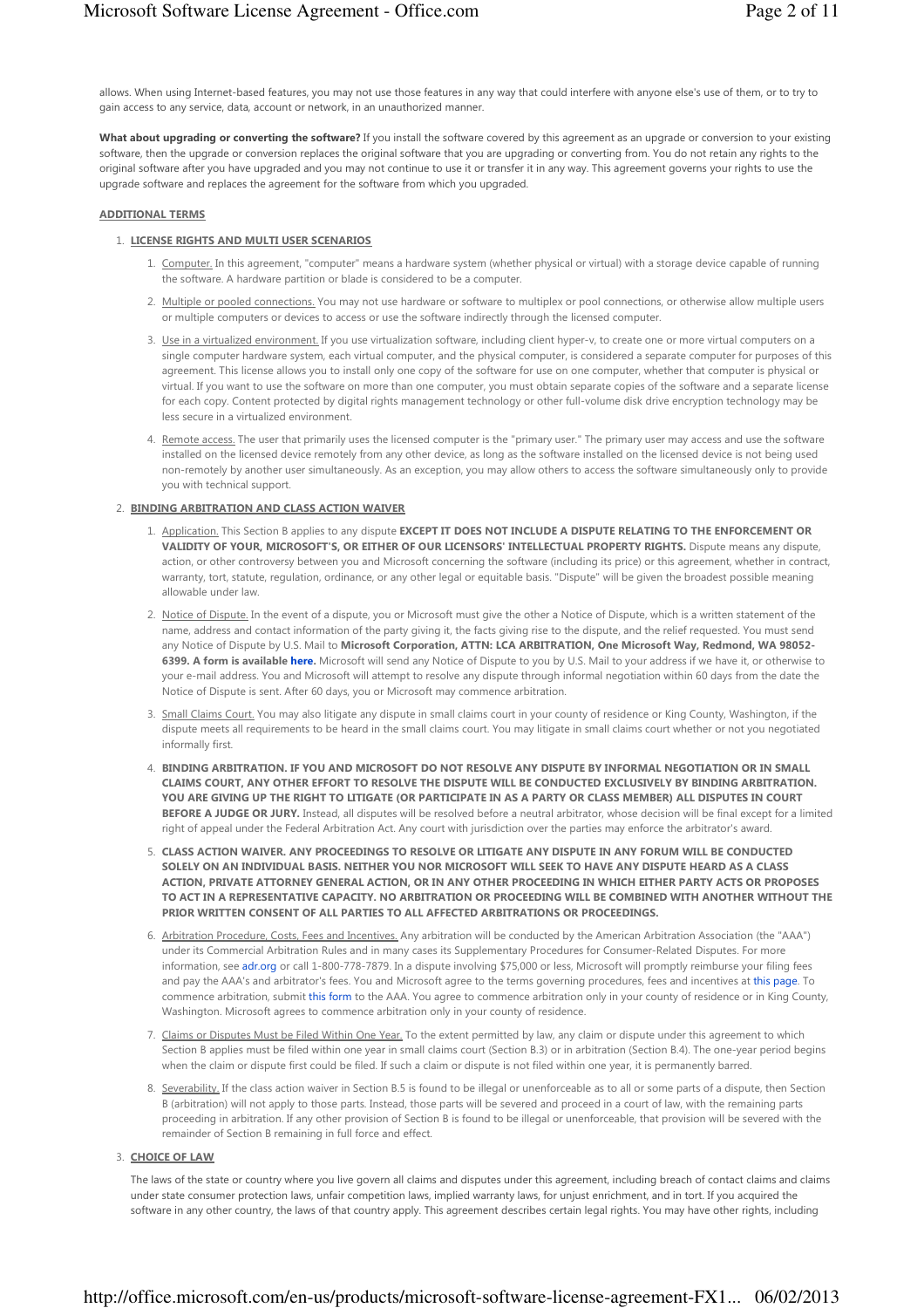consumer rights, under the laws of your state or country. You may also have rights with respect to the party from whom you acquired the software. This agreement does not change those other rights if the laws of your state or country do not permit it to do so.

# 4. ACTIVATION

- 1. More on How Activation Works. During activation, the software will send information about the software and your computer to Microsoft. This information includes the version, license version, language, and product key of the software, the Internet protocol address of the computer, and information derived from the hardware configuration of the computer. For more information about activation, see microsoft.com/piracy/activation.mspx. If the licensed computer is connected to the Internet, the software will automatically connect to Microsoft for activation. You can also activate the software manually by Internet or telephone. In either case, Internet and telephone service charges may apply.
- 2. Re-activation. Some changes to your computer components or the software may require re-activation of the software.
- 3. Activation Failure. During online activation, if the licensing or activation functions of the software are found to be counterfeit or improperly licensed, activation will fail. The software will notify you if the installed copy of the software is improperly licensed. In addition, you will receive reminders to obtain a properly licensed copy of the software.
- 4. Updates and Upgrades, You may only obtain updates or upgrades for the software from Microsoft or authorized sources. Certain upgrades, support, and other services may be offered only to users of genuine Microsoft software. To identify genuine Microsoft software, see howtotell.com.

#### 5. INTERNET-BASED FEATURES; PRIVACY

The following software features use Internet protocols, which send to Microsoft (or its suppliers or service providers) computer information, such as your Internet protocol address, the type of operating system, browser and name and version of the software you are using, and the language code of the computer where you installed the software. Microsoft uses this information to make the Internet-based features available to you, in accordance with the Office 2013 Privacy Statement. Some Internet-based features may be delivered at a later date via Microsoft's Update service.

- 1. Consent for Internet-Based Services. The software features described below and in the Office 2013 Privacy Statement connect to Microsoft or service provider computer systems over the Internet. In some cases, you will not receive a separate notice when they connect. In some cases, you may switch off these features or not use them. For more information about these features, see the Office 2013 Privacy Statement. BY USING THESE FEATURES, YOU CONSENT TO THE TRANSMISSION OF THIS INFORMATION. Microsoft does not use the information to identify or contact you.
- 2. Customer Experience Improvement Program (CEIP). This software uses CEIP. CEIP automatically sends Microsoft information about your hardware and how you use this software. We do not use this information to identify or contact you. CEIP will also periodically download a small file to your computer. This file helps us collect information about problems that you have while using the software. When available, new help information about the errors might also be automatically downloaded. To learn more about CEIP, see microsoft.com/products/ceip/EN-US/privacypolicy.mspx.
- 3. <u>Online Features and Content.</u> Features in the software can retrieve online content from Microsoft and provide it to you. Certain features may also permit you to search for and access information online. Examples of these features include clip art, templates, online training, online assistance and help, and Outlook Weather on the Calendar. If you save a template provided by Office.com, information will be sent online to Microsoft, such as information that identifies the template, but not any specific document you have created using the template. This information is used to provide you with content you request and to improve our services. You may choose not to use these online features and content. See the Office 2013 Privacy Statement linked at the end of this agreement for more information.
- 4. Cookies. If you choose to use online features in the software, such as online assistance and help, and templates, cookies may be set. To learn how to block, control and delete cookies, please read the cookies section of the Office 2013 Privacy Statement linked at the end of this agreement.
- 5. Office 2013 on Windows 8. If you are running the software on a Windows 8 computer and you have enabled the software's online features and content, signing into Windows 8 with a Microsoft account will automatically sign you into the software using the same Microsoft account. This allows you to store and access online files in SkyDrive and enjoy the Office Roaming Service without being asked to reenter your Microsoft account username and password. For more information about signing into the software with a Microsoft account and the Office Roaming Service, see the Office 2013 Privacy Statement linked at the end of this agreement.
- 6. Digital Certificates, The software uses digital certificates. These digital certificates confirm the identity of Internet users sending X.509 standard encrypted information. They also can be used to digitally sign files and macros to verify the integrity and origin of the file contents. The software retrieves certificates and updates certificate revocation lists using the Internet, when available.
- 7. Automatic Update, Software with Click-to-Run technology may periodically check with Microsoft for updates and supplements to the software. If found, these updates and supplements might be automatically downloaded and installed on your licensed computer.
- 8. Use of Information. Microsoft may use the computer information, error reports, and malware reports to improve our software and services. We may also share it with others, such as hardware and software vendors. They may use the information to improve how their products run with Microsoft software.
- 9. Misuse of Internet-Based Services. You may not use these services in any way that could harm them or impair anyone else's use of them. You may not use the services to try to gain unauthorized access to any service, data, account or network by any means.
- 10. Information Rights Management. The software contains a feature that allows you to create content that cannot be printed, copied or sent to others without your permission. You may need to connect to Microsoft to use this feature for the first time, and you may need to reconnect to Microsoft periodically to update this feature. For more information, go here. You may choose not to use this feature.
- 11. <u>Office Roaming Service.</u> If you choose to sign into the software with your Microsoft account, you turn on the Office Roaming Service. Turning on the Office Roaming Service sends certain settings (including your list of Most Recently Used Documents, your custom dictionary, and your visual themes) online to Microsoft servers, where they are stored and downloaded to your computer the next time you sign into the service with your Microsoft account. For more information about the Office Roaming Service, see the Office 2013 Privacy Statement linked at the end of this agreement.
- 6. PROOF OF LICENSE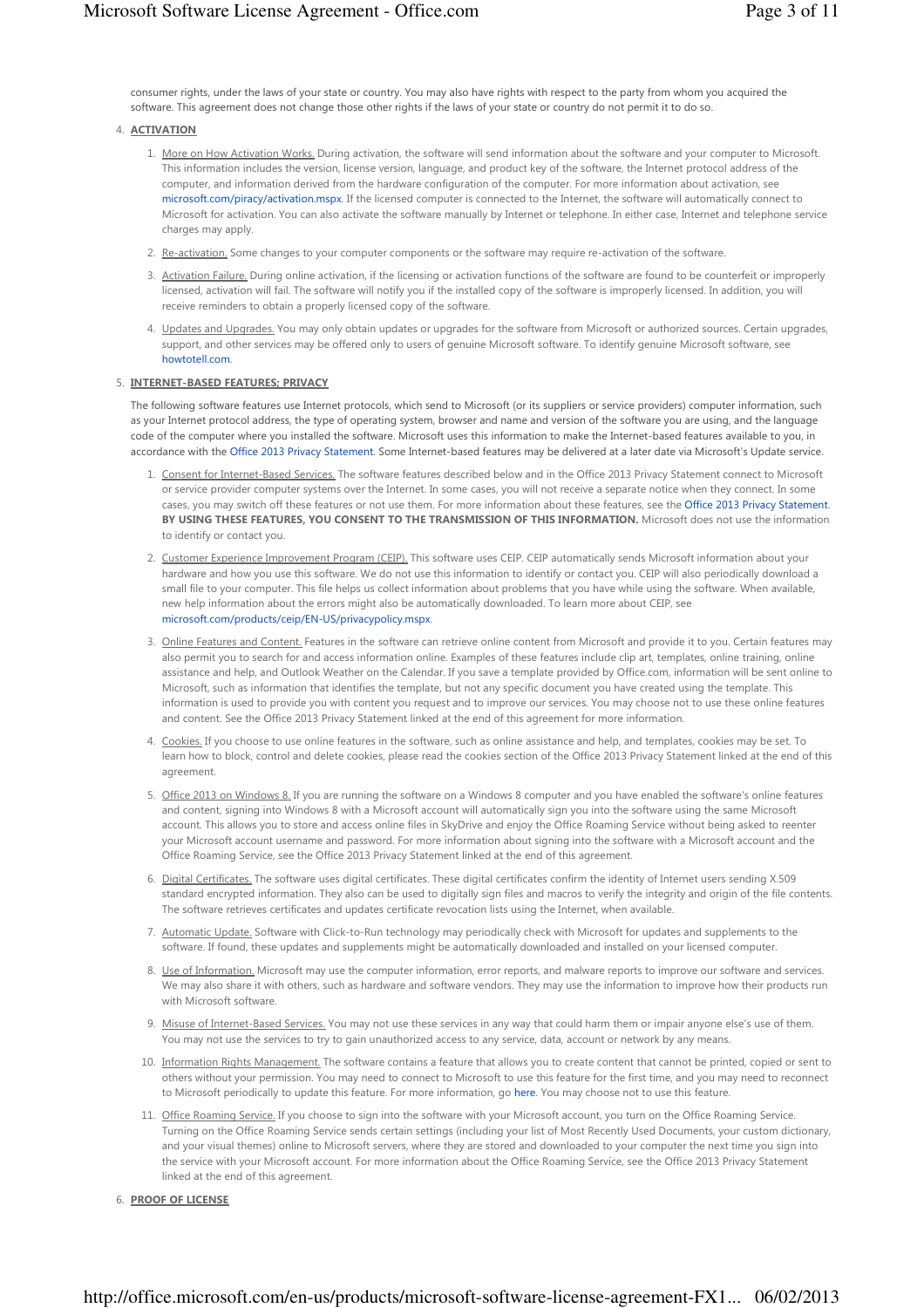- 1. Genuine proof of license. If you acquired the software in a physical package, your proof of license is the genuine Microsoft Certificate of Authenticity label with the accompanying genuine product key, and your proof of purchase. If you acquired and downloaded the software online, your proof of license is the genuine Microsoft product key or PIN for the software that you received with your purchase, and your proof of purchase from an authorized electronic supplier of genuine Microsoft software. Proof of purchase may be subject to verification by your merchant's records.
- 2. Upgrade or Conversion License. If you upgrade or convert the software, your proof of license is the genuine proof of license for the earlier version of the software you upgraded or converted from; and
	- the genuine proof of license for the later version of the software you upgraded or converted to.

To identify genuine Microsoft software, see howtotell.com.

## 7. LIMITED RIGHTS VERSIONS

Some versions of the software, like Not for Resale and Academic or University Edition software, are distributed for limited purposes. You may not sell software marked as "NFR" or "Not for Resale," and you must be a Qualified Educational User to use software marked as "University," "Academic Edition" or "AE". If you want to find out more about academic software, or you want to find out if you are a Qualified Educational User, visit microsoft.com/education or contact the Microsoft affiliate serving your country for more information. Academic or University software may not be used for commercial, non-profit, or revenue-generating activities.

#### 8. HOME AND STUDENT SOFTWARE

"Home and Student" edition software may not be used for commercial, non-profit, or revenue-generating activities.

#### 9. JAPAN

If you live in Japan or acquired the software while you lived in Japan, we grant you the following rights under our licenses:

- 1. <u>"PIPC."</u> For software marked as "PIPC," you may install and run one copy of the software on one licensed computer, but only if you comply with all the terms of this agreement. Our software license is permanently assigned to the licensed computer.
- 2. Editions other than PIPC. You may install and run one copy of the software on one licensed computer (the first licensed computer), but only if you comply with all the terms of this agreement. Provided that you comply with all the terms of this agreement, you may install another copy of the software on a second licensed computer for use by the primary user of the first licensed computer. You may make a single copy of the software for backup purposes, and use that backup copy as described below. You may transfer the software to another computer that belongs to you. You may also transfer the software (together with the license) to a computer owned by someone else if a) you are the first licensed user of the software and b) the new user agrees to the terms of this agreement. To make that transfer, you must transfer the original media, the Certificate of Authenticity, the product key and the proof of purchase directly to that other person, without retaining any copies of the software. You may use the backup copy we allow you to make or the media that the software came on to transfer the software. Anytime you transfer the software to a new computer, you must remove the software from the prior computer. You may not transfer the software to share licenses between computers.

#### 10. MILITARY APPRECIATION SOFTWARE

You must be a "Qualified Military User" to license software marked as "Military Appreciation" edition. To be a Qualified Military User, in the United States of America, you must be an authorized patron of the Armed Services Exchanges in accordance with applicable U.S. Federal statutes and regulations. The Military Appreciation edition software is not licensed for use in any commercial, non-profit, or revenue-generating activities.

#### 11. CANADIAN FORCES SOFTWARE

You must be a "CANEX Authorized Patron" to license software marked as "Canadian Forces" edition. To be a CANEX Authorized Patron, you must be a

Serving member of the Canadian Forces (CF) or their spouse;

Member of the Canadian Forces Reserve Force;

Retired Canadian Forces member or Department of National Defense (DND) civilian employee in receipt of a DND pension;

Permanent full-time or part-time Non-Public Fund (NPF) or DND employee or and their spouse;

CANEX Concessionaire (principals only);

Qualifying foreign military personnel;

Retired NPF employee in receipt of an NPF pension;

Full time employee of Alternative Service Delivery contractors;

Widow of CF personnel receiving a benefit under the Child Family Services Act, Defence Services Pension Contribution Act, or the Pension Act or the War Veterans Allowance Act;

Member of the Canadian Corps of Commissionaires when residing or employed on a Base/Wing; or

Member of the Royal Canadian Mounted Police.

The Canadian Forces edition software is not licensed for use in any commercial, non-profit, or revenue-generating activities.

#### 12. HOME USE PROGRAM SOFTWARE

You must be a "Home Use Program User" to use software marked as "Home Use Program." To be a Home Use Program User, you must be both:

an employee of an organization that has a Microsoft Volume License agreement with Software Assurance, and

the user of a licensed copy of the software, or a product that includes the software, with active Software Assurance.

The Canadian Forces edition software is not licensed for use in any commercial, non-profit, or revenue-generating activities.

# 13. ADDITIONAL LICENSING REQUIREMENTS AND/OR USE RIGHTS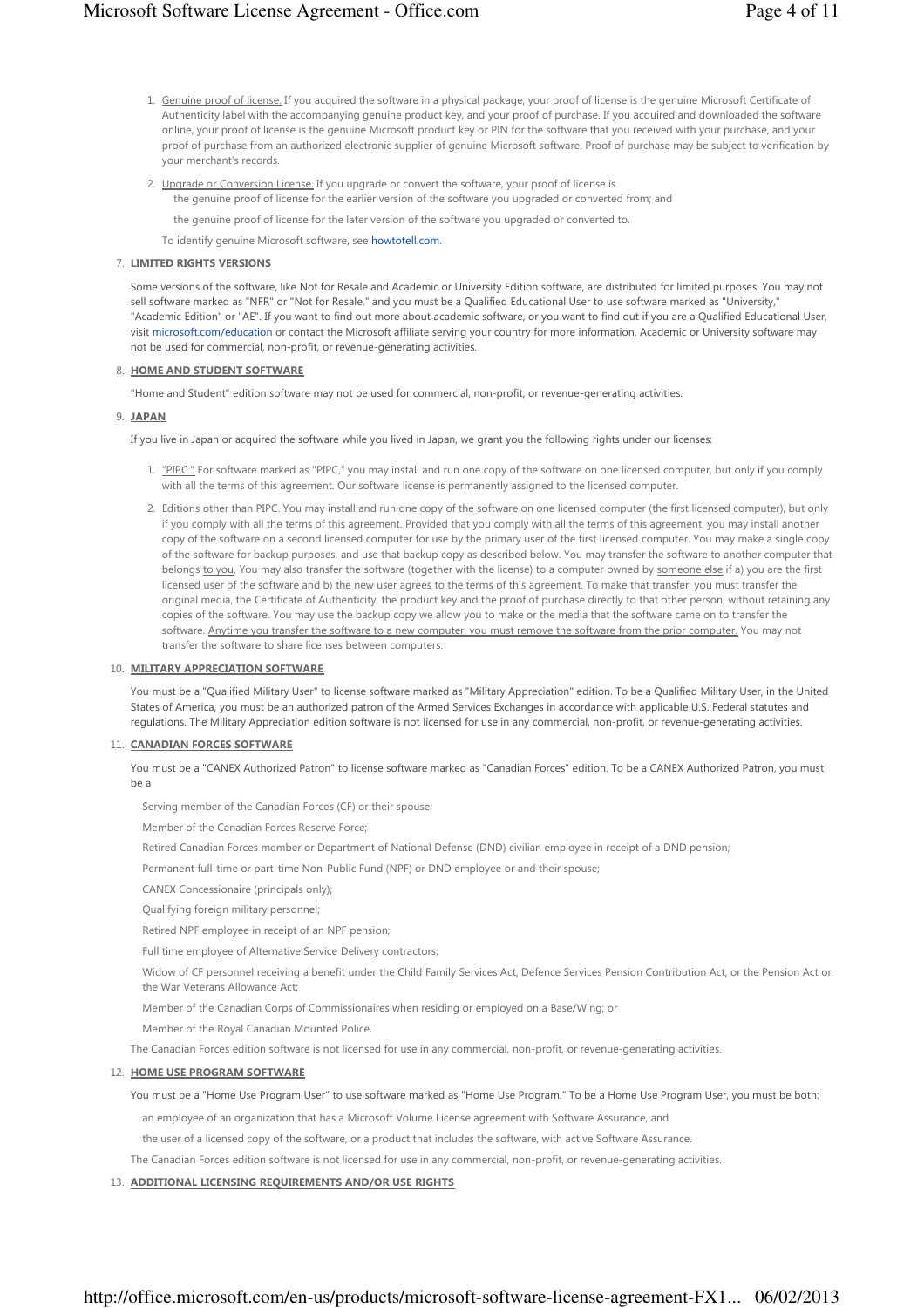Third Party Programs. The software may include third party programs that Microsoft, not the third party, licenses to you under this agreement. Notices, if any, for the third party program are included for your information only.

Font Components. While the software is running, you may use its fonts to display and print content. You may temporarily download the fonts to a printer or other output device to print content, and you may embed fonts in content only as permitted by the embedding restrictions in the fonts.

Media Elements. Microsoft grants you a license to copy, distribute, perform and display media elements (images, clip art, animations, sounds, music, video clips, templates and other forms of content) included with the software in projects and documents, except that you may not: (i) sell, license or distribute copies of any media elements by themselves or as a product if the primary value of the product is the media elements; (ii) grant your customers rights to further license or distribute the media elements; (iii) license or distribute for commercial purposes media elements that include the representation of identifiable individuals, governments, logos, trademarks, or emblems or use these types of images in ways that could imply an endorsement or association with your product, entity or activity; or (iv) create obscene or scandalous works using the media elements. Other media elements, which are accessible on Office.com or on other websites through features of the software, are governed by the terms on those websites.

Language Packs and Proofing Tools. If you acquire a language pack, language interface pack or proofing tool that offers additional language version support for the software, you may use the additional languages included in that pack or tool. The language packs, language interface packs and proofing tools are a part of the software and may not be used separately.

Trial and Conversion. Some or all of the software may be licensed on a trial basis. Your rights to use trial software are limited to the trial period. The trial software and length of the trial period are set forth during the activation process. You may have the option to convert your trial rights to subscription or perpetual rights. Conversion options will be presented to you at the expiration of your trial period. After the expiration of any trial period without conversion, most features of the trial software will stop running. TRIAL SOFTWARE IS LICENSED "AS-IS," AND YOU BEAR THE RISK OF USING IT. MICROSOFT GIVES NO EXPRESS WARRANTIES, GUARANTEES OR CONDITIONS. YOU MAY HAVE ADDITIONAL CONSUMER RIGHTS UNDER YOUR LOCAL LAWS WHICH THIS AGREEMENT CANNOT CHANGE. TO THE EXTENT PERMITTED UNDER YOUR LOCAL LAWS, MICROSOFT EXCLUDES THE IMPLIED WARRANTIES OF MERCHANTABILITY, FITNESS FOR A PARTICULAR PURPOSE AND NON-INFRINGEMENT.

Subscription Software. If you licensed the software on a subscription basis, your rights to use the software are limited to the subscription period. You may have the option to extend your subscription or convert to a perpetual license. If you extend your subscription, you may continue using the software until the end of your extended subscription period. See the software activation screens or other accompanying materials for subscription details. After the expiration of your subscription, most features of the software will stop running.

## 14. GEOGRAPHIC AND EXPORT RESTRICTIONS

If there is a geographic region indicated on your software packaging, then you may activate the software only in that region. You must also comply with all domestic and international export laws and regulations that apply to the software, which include restrictions on destinations, end users, and end use. For further information on geographic and export restrictions, visit this page and microsoft.com/exporting.

#### 15. SUPPORT AND REFUND PROCEDURES

Microsoft provides limited support services for properly licensed software as described at support.microsoft.com/common/international.aspx.

If you are seeking a refund, and you cannot obtain one where you acquired the software, contact Microsoft for information about Microsoft's refund policies. See microsoft.com/worldwide, or in North America, call (800) MICROSOFT or see microsoft.com/info/nareturns.htm.

## 16. ENTIRE AGREEMENT

This agreement (together with terms accompanying any software supplements, updates, and services that are provided by Microsoft and that you use), and the terms contained in web links listed in this agreement, are the entire agreement for the software and any such supplements, updates, and services (unless Microsoft provides other terms with such supplements, updates, or services). You can review this agreement after your software is running by going to the software Help screen and clicking on the Microsoft Software License Terms link or microsoft.com/about/legal/en/us/intellectualproperty/useterms/default.aspx. You can also review the terms at any of the links in this agreement by typing the URLs into your browser address bar, and you agree to do so. You agree that for each service that is governed by this agreement and also specific terms linked in this agreement, you will read the terms for that service before using the service. You understand that by using the service, you accept this agreement and the linked terms. There are also informational links in this agreement. The links containing terms that bind you and us are:

Office 2013 Privacy Statement

Arbitration Procedure

#### RETAIL LIMITED WARRANTY

Does Microsoft provide a LIMITED WARRANTY for the software? Yes, other than for trial software, which is licensed "as-is" and without express warranties, guarantees and conditions. Microsoft warrants that properly licensed software will perform substantially as described in any Microsoft materials that accompany the software. This limited warranty does not cover problems that you cause, or that arise when you fail to follow our instructions, or that are caused by events beyond Microsoft's reasonable control. The limited warranty starts when the first user of your copy of the software acquires that copy, and lasts for one year. Any supplements, updates, or replacement software that you may receive from Microsoft during that year are also covered, but only for the remainder of that one-year period or for 30 days, whichever is longer. Transferring the software will not extend the term of the limited warranty. Microsoft gives no other express warranties, guarantees, or conditions. MICROSOFT EXCLUDES ALL IMPLIED WARRANTIES, INCLUDING THOSE OF MERCHANTABILITY, FITNESS FOR A PARTICULAR PURPOSE, AND NON-INFRINGEMENT. IF YOUR LOCAL LAW DOES NOT ALLOW MICROSOFT'S EXCLUSION OF IMPLIED WARRANTIES, THEN ANY IMPLIED WARRANTIES, GUARANTEES, OR CONDITIONS LAST ONLY DURING THE TERM OF THE LIMITED WARRANTY AND ARE LIMITED AS MUCH AS YOUR LOCAL LAW ALLOWS. IF YOUR LOCAL LAW REQUIRES A LONGER LIMITED WARRANTY TERM, DESPITE THIS AGREEMENT, THEN THAT LONGER TERM WILL APPLY, BUT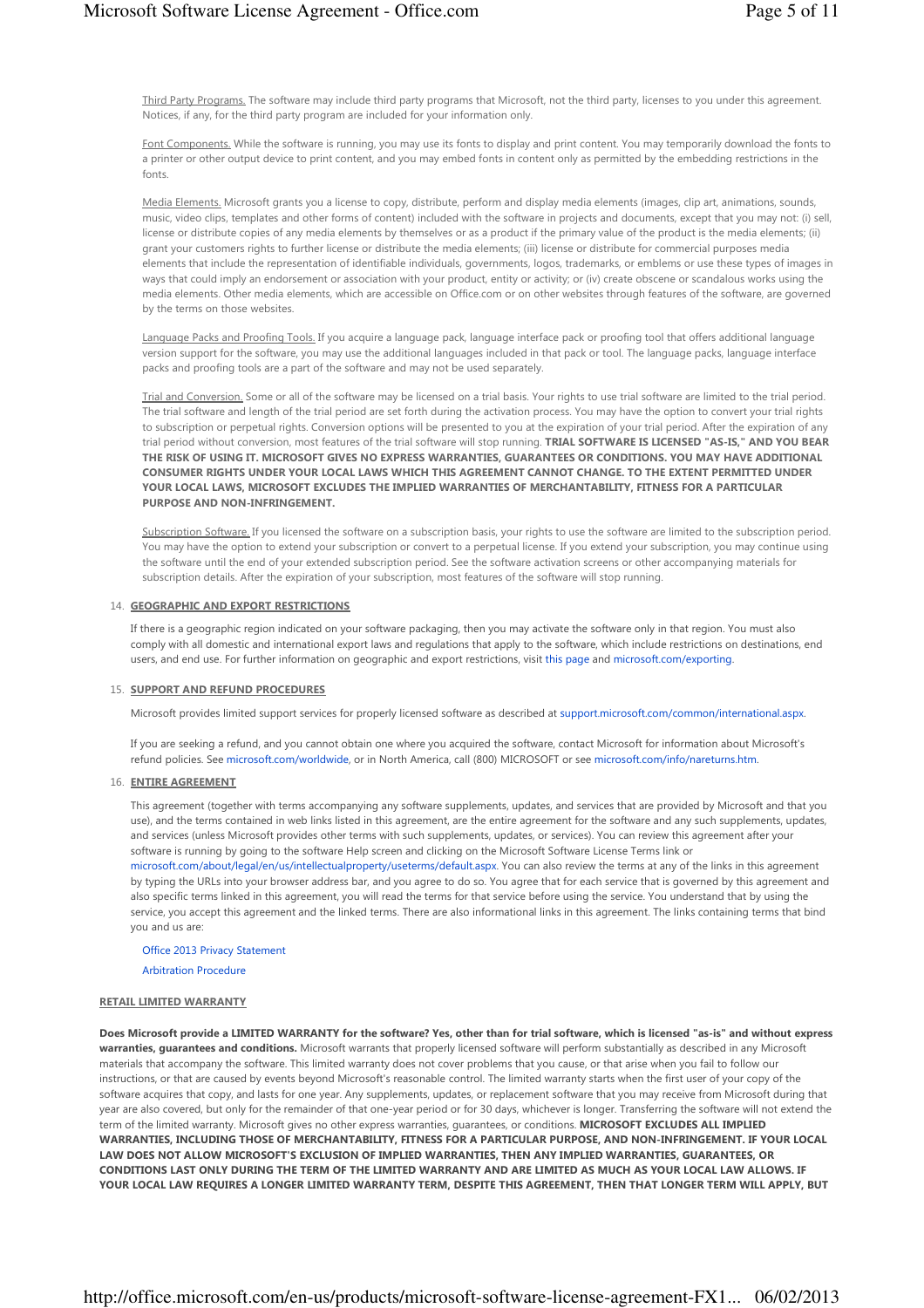YOU CAN RECOVER ONLY THE REMEDIES THAT ARE DESCRIBED IN THIS AGREEMENT. A section near the end of this agreement explains how you can make a claim under the limited warranty.

For Australia only: Our goods come with guarantees that cannot be excluded under the Australian Consumer Law. You are entitled to a replacement or refund for a major failure and compensation for any other reasonably foreseeable loss or damage. You are also entitled to have the goods repaired or replaced if the goods fail to be of acceptable quality and the failure does not amount to a major failure.

What if Microsoft breaches its warranty? If Microsoft breaches its limited warranty, your only remedy is the repair or replacement of the software. We also have the option to refund to you the price you paid for the software instead of repairing or replacing it. Prior to refund, you must uninstall the software and return it to Microsoft with proof of purchase.

What if Microsoft breaches any part of this agreement? IF YOU HAVE ANY BASIS FOR RECOVERING DAMAGES FROM MICROSOFT, YOU CAN RECOVER ONLY DIRECT DAMAGES UP TO THE AMOUNT THAT YOU PAID FOR THE SOFTWARE. YOU MAY NOT RECOVER ANY OTHER DAMAGES, INCLUDING CONSEQUENTIAL, LOST PROFITS, SPECIAL, INDIRECT, OR INCIDENTAL DAMAGES. The damage exclusions and limitations in this agreement apply even if repair, replacement or a refund for the software does not fully compensate you for any losses or if Microsoft knew or should have known about the possibility of the damages. SOME STATES AND COUNTRIES DO NOT ALLOW THE EXCLUSION OR LIMITATION OF INCIDENTAL, CONSEQUENTIAL, OR OTHER DAMAGES, SO THOSE LIMITATIONS OR EXCLUSIONS MAY NOT APPLY TO YOU. IF YOUR LOCAL LAW ALLOWS YOU TO RECOVER OTHER DAMAGES FROM MICROSOFT EVEN THOUGH WE DO NOT, YOU CANNOT RECOVER MORE THAN YOU PAID FOR THE SOFTWARE.

#### WARRANTY PROCEDURES

You need proof of purchase for service under the limited warranty.

- 1. United States and Canada. For limited warranty service or information about how to obtain a refund for software acquired in the United States and Canada, contact Microsoft via telephone at (800) MICROSOFT; via mail at Microsoft Customer Service and Support, One Microsoft Way, Redmond, WA 98052-6399; or visit microsoft.com/info/nareturns.htm.
- 2. Europe, Middle East and Africa. If you acquired the software in Europe, the Middle East, or Africa, Microsoft Ireland Operations Limited makes the limited warranty. To make a claim under the limited warranty, you must contact either Microsoft Ireland Operations Limited, Customer Care Centre, Atrium Building Block B, Carmanhall Road, Sandyford Industrial Estate, Dublin 18, Ireland, or the Microsoft affiliate serving your country (see microsoft.com/worldwide).
- 3. <u>Australia.</u> If you acquired the software in Australia, contact Microsoft to make a claim at 13 20 58; or Microsoft Pty Ltd, 1 Epping Road, North Ryde NSW 2113 Australia.
- 4. Other Countries. If you acquired the software in another country, contact the Microsoft affiliate serving your country (see microsoft.com/worldwide).

#### OEM LICENSE TERMS

Thank you for choosing a computer preinstalled with Microsoft Office 2013. This is a license agreement between you and the computer manufacturer or software installer that distributes the Microsoft Office 2013 software with the computer. This agreement describes your rights to use the Office 2013 software. For your convenience, we've organized this agreement into two parts. The first part includes introductory terms; the Additional Terms and Limited Warranty follow and contain greater detail. You should review the entire agreement, including any linked terms, because all of the terms are important and together create this contract that applies to you. You can review linked terms by pasting the forward link into your browser window. THE ADDITIONAL TERMS CONTAIN A BINDING ARBITRATION CLAUSE AND CLASS ACTION WAIVER. IF YOU LIVE IN THE UNITED STATES, THESE AFFECT YOUR RIGHTS TO RESOLVE A DISPUTE WITH THE MANUFACTURER OR INSTALLER, OR WITH MICROSOFT, AND YOU SHOULD READ THEM CAREFULLY.

BY ACCEPTING THIS AGREEMENT OR USING THE SOFTWARE, YOU AGREE TO ALL OF THESE TERMS AND CONSENT TO THE TRANSMISSION OF CERTAIN INFORMATION DURING ACTIVATION AND FOR INTERNET-BASED FEATURES OF THE SOFTWARE. IF YOU DO NOT ACCEPT AND COMPLY WITH THESE TERMS, YOU MAY NOT USE THE SOFTWARE OR FEATURES. Instead, you may contact the manufacturer or installer to determine its return policy and return the software or computer for a refund or credit under that policy. You must comply with that policy, which might require you to return the software with the entire computer on which the software is installed for a refund or credit.

How can I use the software? The software is licensed, not sold. Under this agreement we grant you the right to run one copy only on the computer with which you acquired the software (the licensed computer) for use by one person at a time, but only if you comply with all the terms of this agreement. Our software license is permanently assigned to the licensed computer. Please refer to the Additional Terms for licenses and conditions that are specific to certain countries, Limited Rights Versions and Special Editions of the software. The components of the software are licensed as a single unit. You may not separate or virtualize the components and install them on different computers. The software may include more than one version, such as 32-bit and 64-bit, and you may use only one version at a time. Except for the permitted use described under "Remote Access" below, this license is for direct use of the software only through the input mechanisms of the licensed computer, such as a keyboard, mouse, or touchscreen. It does not give permission for installation of the software on a server or for use by or through other computers or devices connected to the server over an internal or external network. The software also is not licensed for commercial hosting. For more information on multiple user scenarios and virtualization, see the Additional Terms.

How do I obtain a backup copy? You may order or download a backup copy of the software from microsoft.com/office/backup. You may not distribute the backup copy of the software. You may use it only to reinstall the software on the licensed computer.

Can I transfer the software to another computer or user? You may not transfer the software to another computer or user. You may transfer the software directly to a third party only as installed on the licensed computer, with the Certificate of Authenticity label, and this agreement. Before the transfer, that party must agree that this agreement applies to the transfer and use of the software. You may not retain any copies.

How does Internet activation work? Activation associates the use of the software with a specific computer or device. During activation, the software will automatically contact Microsoft or its affiliate to confirm the license is associated with the licensed computer. This process is called "activation." Because activation is meant to identify unauthorized changes to the licensing or activation functions of the software, and to otherwise prevent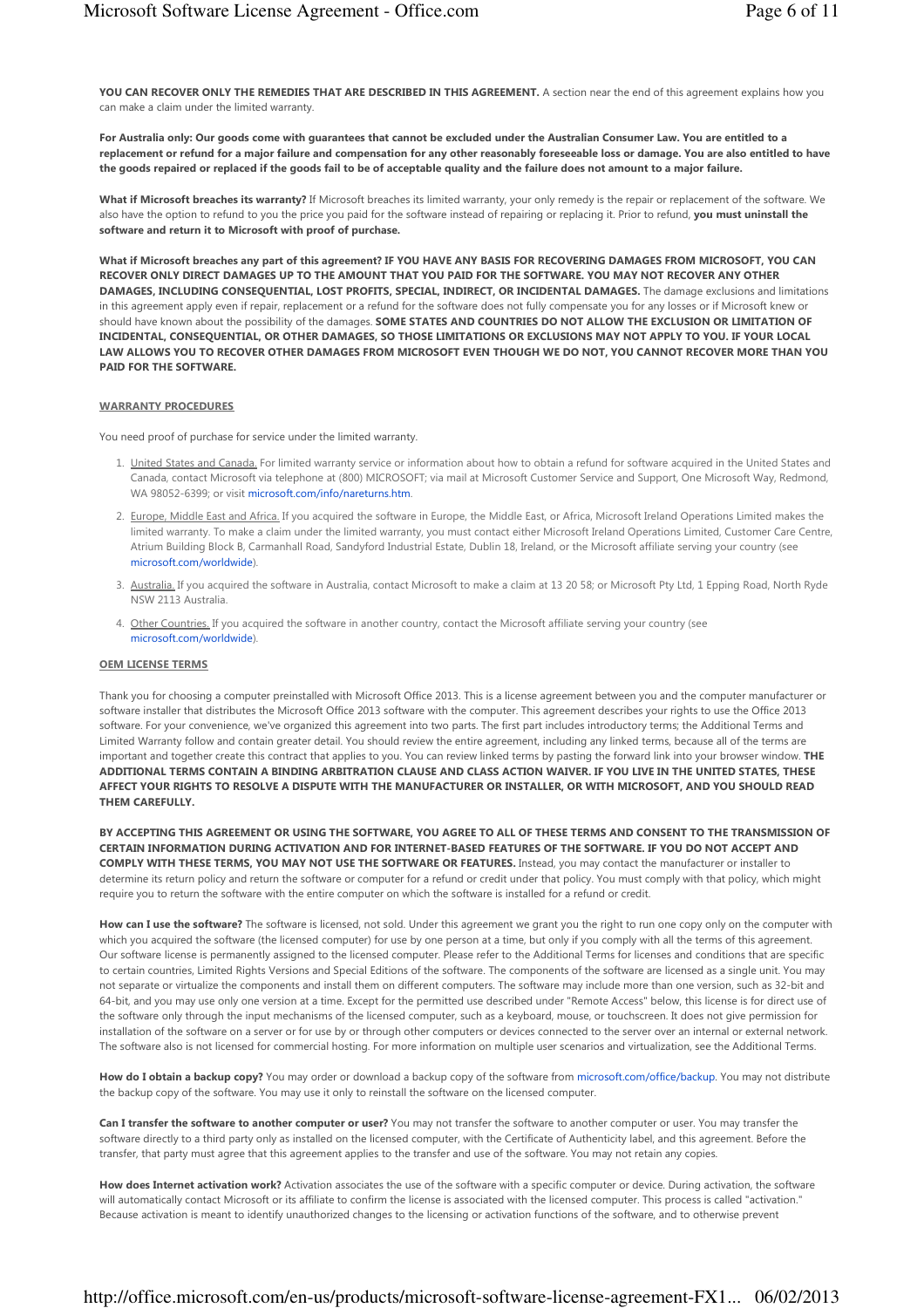unlicensed use of the software, you have no right to use the software after the time permitted for activation and you may not bypass or circumvent activation. If you have not entered a product key during the time permitted for activation, most features of the software will stop running.

Does the software collect my personal information? If you connect your computer to the Internet, some features of the software may connect to Microsoft or service provider computer systems to send or receive information. You may not always receive a separate notice when they connect. If you choose to use any of these features, you agree to send or receive this information when using that feature. Many of these features can be switched off or you can choose not to use them.

How does Microsoft use your information? Microsoft uses the information it collects through the software features to upgrade or fix the software and otherwise improve its products and services. In certain circumstances, Microsoft also shares it with others. For example, Microsoft shares error reports with relevant hardware and software vendors, so that they can use the information to improve how their products run with Microsoft products. You agree that Microsoft may use and disclose the information as described in Microsoft's Privacy Statement.

What does this agreement apply to? This agreement (including any printed-paper license terms that accompany the software) applies to the software, the media on which you received the software (if any), and any Microsoft updates, supplements, and services for the software, unless other terms come with them.

Are there things I'm not allowed to do with the software? Yes. Because the software is licensed, not sold, the manufacturer or installer and Microsoft reserve all rights (such as rights under intellectual property laws) not expressly granted in this agreement. In particular, this license does not give you any right to, and you may not: publish, copy (other than the permitted backup copy), rent, lease, or lend the software; transfer the software (except as permitted by this agreement), attempt to circumvent technical protection measures in the software, reverse engineer, decompile, or disassemble the software, except if the laws where you live permit this even when our agreement does not. In that case, you may do only what your law allows. When using Internet-based features, you may not use those features in any way that could interfere with anyone else's use of them, or to try to gain access to any service, data, account or network, in an unauthorized manner.

What about upgrading or converting the software? If you install the software covered by this agreement as an upgrade or conversion to the existing software you acquired with the licensed computer, then the upgrade or conversion replaces the original software that you are upgrading or converting from. You do not retain any rights to the original software after you have upgraded and you may not continue to use it or transfer it in any way. This agreement governs your rights to use the upgrade software and replaces the agreement for the software from which you upgraded.

#### ADDITIONAL TERMS

## 1. LICENSE RIGHTS AND MULTI USER SCENARIOS

- 1. Computer. In this agreement, "computer" means a hardware system (whether physical or virtual) with a storage device capable of running the software. A hardware partition or blade is considered to be a computer.
- 2. <u>Multiple or Pooled Connections.</u> You may not use hardware or software to multiplex or pool connections, or otherwise allow multiple users or multiple computers or devices to access or use the software indirectly through the licensed computer.
- 3. <u>Use in a Virtualized Environment.</u> If you use virtualization software, including client hyper-v, to create one or more virtual computers on a single computer hardware system, each virtual computer, and the physical computer, is considered a separate computer for purposes of this agreement. This license allows you to use only one copy of the software for use on one computer, whether that computer is physical or virtual. If you want to use the software on more than one computer, you must obtain separate copies of the software and a separate license for each copy. Content protected by digital rights management technology or other full-volume disk drive encryption technology may be less secure in a virtualized environment.
- 4. Remote access. The user that primarily uses the licensed computer is the "primary user." The primary user may access and use the software installed on the licensed device remotely from any other device, as long as the software installed on the licensed device is not being used non-remotely by another user simultaneously. As an exception, you may allow others to access the software simultaneously only to provide you with technical support.

#### 2. BINDING ARBITRATION AND CLASS ACTION WAIVER

- 1. <u>Application.</u> This Section B applies to any dispute EXCEPT IT DOES NOT INCLUDE A DISPUTE RELATING TO THE ENFORCEMENT OR VALIDITY OF YOUR, THE MANUFACTURER'S OR INSTALLER'S, OR EITHER OF OUR LICENSORS' INTELLECTUAL PROPERTY RIGHTS. Dispute means any dispute, action, or other controversy between you and the manufacturer or installer, or you and Microsoft, concerning the software (including its price) or this agreement, whether in contract, warranty, tort, statute, regulation, ordinance, or any other legal or equitable basis. "Dispute" will be given the broadest possible meaning allowable under law.
- 2. Notice of Dispute. In the event of a dispute, you or the manufacturer or installer must give the other a Notice of Dispute, which is a written statement of the name, address, and contact information of the party giving it, the facts giving rise to the dispute, and the relief requested. Send it by U.S. Mail to the manufacturer or installer, ATTN: LEGAL DEPARTMENT. The manufacturer or installer will send any Notice of Dispute to your U.S. Mail address if available, or otherwise to your e-mail address. You and the manufacturer or installer will attempt to resolve any dispute through informal negotiation within 60 days from the date the Notice of Dispute is sent. After 60 days, you or the manufacturer or installer may commence arbitration.
- 3. Small Claims Court. You may also litigate any dispute in small claims court in your county of residence or the manufacturer's or installer's principal place of business, if the dispute meets all requirements to be heard in the small claims court. You may litigate in small claims court whether or not you negotiated informally first.
- 4. <u>BINDING ARBITRATION.</u> IF YOU AND THE MANUFACTURER OR INSTALLER, OR MICROSOFT, DO NOT RESOLVE ANY DISPUTE BY INFORMAL NEGOTIATION OR IN SMALL CLAIMS COURT, ANY OTHER EFFORT TO RESOLVE THE DISPUTE WILL BE CONDUCTED EXCLUSIVELY BY BINDING ARBITRATION. YOU ARE GIVING UP THE RIGHT TO LITIGATE (OR PARTICIPATE IN AS A PARTY OR CLASS MEMBER) ALL DISPUTES IN COURT BEFORE A JUDGE OR JURY. Instead, all disputes will be resolved before a neutral arbitrator, whose decision will be final except for a limited right of appeal under the Federal Arbitration Act. Any court with jurisdiction over the parties may enforce the arbitrator's award.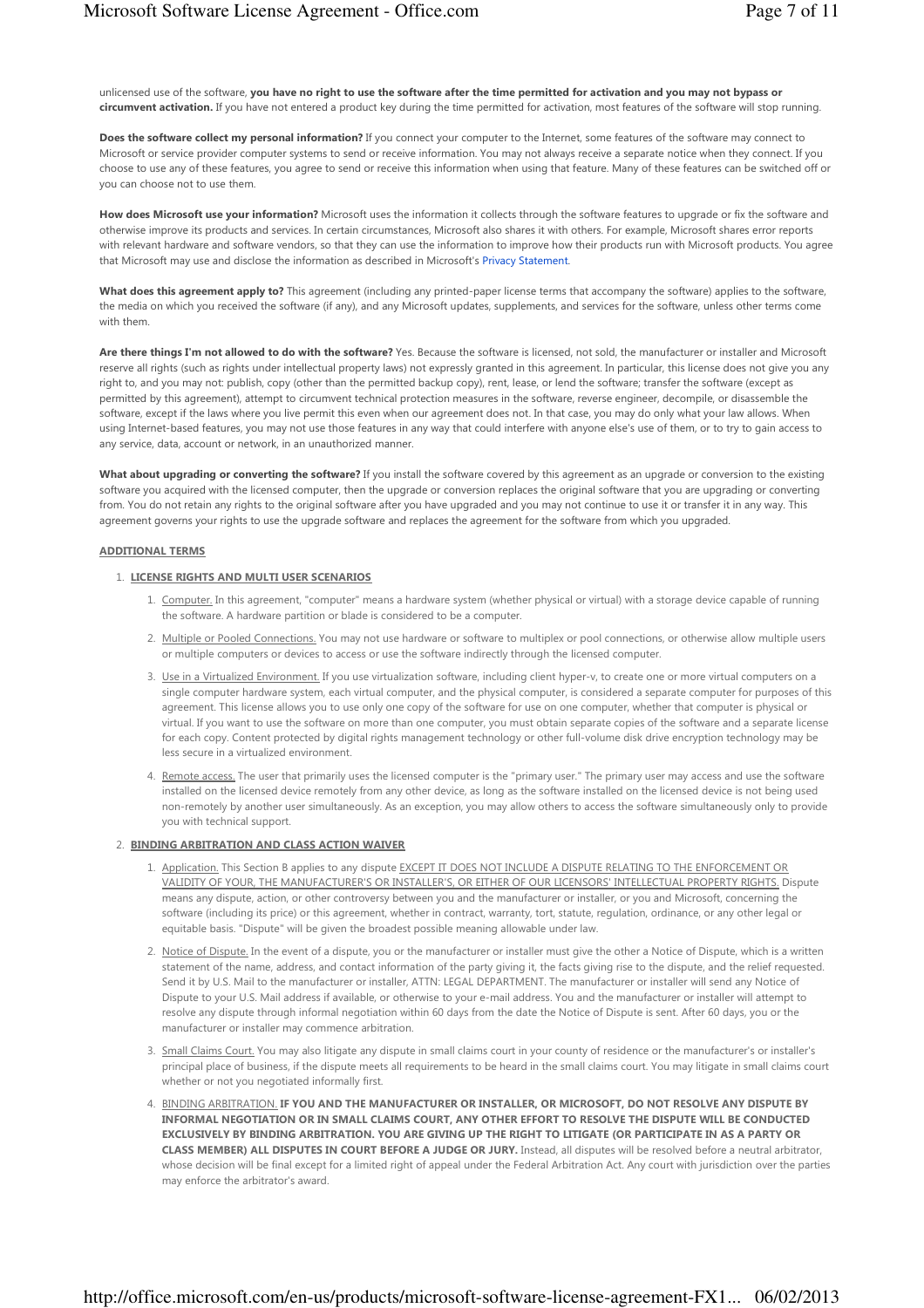- 5. <u>CLASS ACTION WAIVER.</u> ANY PROCEEDINGS TO RESOLVE OR LITIGATE ANY DISPUTE IN ANY FORUM WILL BE CONDUCTED SOLELY ON AN INDIVIDUAL BASIS. NEITHER YOU, THE MANUFACTURER OR INSTALLER, NOR MICROSOFT, WILL SEEK TO HAVE ANY DISPUTE HEARD AS A CLASS ACTION, AS A PRIVATE ATTORNEY GENERAL ACTION, OR IN ANY OTHER PROCEEDING IN WHICH ANY PARTY ACTS OR PROPOSES TO ACT IN A REPRESENTATIVE CAPACITY. NO ARBITRATION OR PROCEEDING WILL BE COMBINED WITH ANOTHER WITHOUT THE PRIOR WRITTEN CONSENT OF ALL PARTIES TO ALL AFFECTED ARBITRATIONS OR PROCEEDINGS.
- 6. Arbitration Procedure. Any arbitration will be conducted by the American Arbitration Association (the "AAA"), under its Commercial Arbitration Rules. If you are an individual and use the software for personal or household use, or if the value of the dispute is \$75,000 or less whether or not you are an individual or how you use the software, the AAA Supplementary Procedures for Consumer-Related Disputes will also apply. To commence arbitration, submit a Commercial Arbitration Rules Demand for Arbitration form to the AAA. You may request a telephonic or in-person hearing by following the AAA rules. In a dispute involving \$10,000 or less, any hearing will be telephonic unless the arbitrator finds good cause to hold an in-person hearing instead. For more information, see adr.org or call 1-800-778-7879. You agree to commence arbitration only in your county of residence or in the manufacturer's or installer's principal place of business. The manufacturer or installer agrees to commence arbitration only in your county of residence. The arbitrator may award the same damages to you individually as a court could. The arbitrator may award declaratory or injunctive relief only to you individually, and only to the extent required to satisfy your individual claim.
- 7. Arbitration Fees and Incentives.

Any arbitration will be conducted by the American Arbitration Association (the "AAA"), under its Commercial Arbitration Rules. If you are an individual and use the software for personal or household use, or if the value of the dispute is \$75,000 or less whether or not you are an individual or how you use the software, the AAA Supplementary Procedures for Consumer-Related Disputes will also apply. To commence arbitration, submit a Commercial Arbitration Rules Demand for Arbitration form to the AAA. You may request a telephonic or in-person hearing by following the AAA rules. In a dispute involving \$10,000 or less, any hearing will be telephonic unless the arbitrator finds good cause to hold an in-person hearing instead. For more information, see adr.org or call 1-800-778-7879. You agree to commence arbitration only in your county of residence or in the manufacturer's or installer's principal place of business. The manufacturer or installer agrees to commence arbitration only in your county of residence. The arbitrator may award the same damages to you individually as a court could. The arbitrator may award declaratory or injunctive relief only to you individually, and only to the extent required to satisfy your individual claim.

- 1. Disputes Involving \$75,000 or Less. The manufacturer or installer will promptly reimburse your filing fees and pay the AAA's and arbitrator's fees and expenses. If you reject the manufacturer's or installer's last written settlement offer made before the arbitrator was appointed ("last written offer"), your dispute goes all the way to an arbitrator's decision (called an "award"), and the arbitrator awards you more than the last written offer, the manufacturer or installer will give you three incentives: (1) pay the greater of the award or \$1,000; (2) pay twice your reasonable attorney's fees, if any; and (3) reimburse any expenses (including expert witness fees and costs) that your attorney reasonably accrues for investigating, preparing, and pursuing your claim in arbitration. The arbitrator will determine the amounts.
- 2. Disputes Involving More Than \$75,000. The AAA rules will govern payment of filing fees and the AAA's and arbitrator's fees and expenses
- 3. Disputes Involving Any Amount. In any arbitration you commence, the manufacturer or installer will seek its AAA or arbitrator's fees and expenses, or your filing fees it reimbursed, only if the arbitrator finds the arbitration frivolous or brought for an improper purpose. In any arbitration the manufacturer or installer commences, it will pay all filing, AAA, and arbitrator's fees and expenses. It will not seek its attorney's fees or expenses from you in any arbitration. Fees and expenses are not counted in determining how much a dispute involves.
- 8. Claims or Disputes Must be Filed Within One Year. To the extent permitted by law, any claim or dispute under this agreement to which Section B applies must be filed within one year in small claims court (Section B.3) or in arbitration (Section B.4). The one-year period begins when the claim or dispute first could be filed. If such a claim or dispute is not filed within one year, it is permanently barred.
- 9. Severability, If the class action waiver in Section B.5 is found to be illegal or unenforceable as to all or some parts of a dispute, then Section B (arbitration) will not apply to those parts. Instead, those parts will be severed and proceed in a court of law, with the remaining parts proceeding in arbitration. If any other provision of Section B is found to be illegal or unenforceable, that provision will be severed with the remainder of Section B remaining in full force and effect.
- 10. Third-Party Beneficiary, Microsoft Corporation is not a party to this agreement but is a third-party beneficiary of your and the manufacturer's or installer's agreement to resolve disputes through informal negotiation and arbitration. If your dispute is with Microsoft, Microsoft agrees to do everything the manufacturer or installer agrees to do in Section B, and you agree to do everything regarding Microsoft that Section B requires you to do regarding the manufacturer or installer. Mail a Notice of Dispute with Microsoft to Microsoft Corporation, ATTN: LCA ARBITRATION, One Microsoft Way, Redmond, WA 98052-6399. You may commence an arbitration or small claims court case against Microsoft in your county of residence or King County, Washington.

#### 3. CHOICE OF LAW

The laws of the state or country where you live govern all claims and disputes under this agreement, including breach of contact claims and claims under state consumer protection laws, unfair competition laws, implied warranty laws, for unjust enrichment, and in tort. If you acquired the software in any other country, the laws of that country apply. This agreement describes certain legal rights. You may have other rights, including consumer rights, under the laws of your state or country. You may also have rights with respect to the party from whom you acquired the software. This agreement does not change those other rights if the laws of your state or country do not permit it to do so.

#### 4. ACTIVATION

- 1. More on How Activation Works. During activation, the software will send information about the software and your computer to Microsoft. This information includes the version, license version, language, and product key of the software, the Internet protocol address of the computer, and information derived from the hardware configuration of the computer. For more information about activation, see microsoft.com/piracy/activation.mspx. If the licensed computer is connected to the Internet, the software will automatically connect to Microsoft for activation. You can also activate the software manually by Internet or telephone. In either case, Internet and telephone service charges may apply.
- 2. Re-activation. Some changes to your computer components or the software may require re-activation of the software.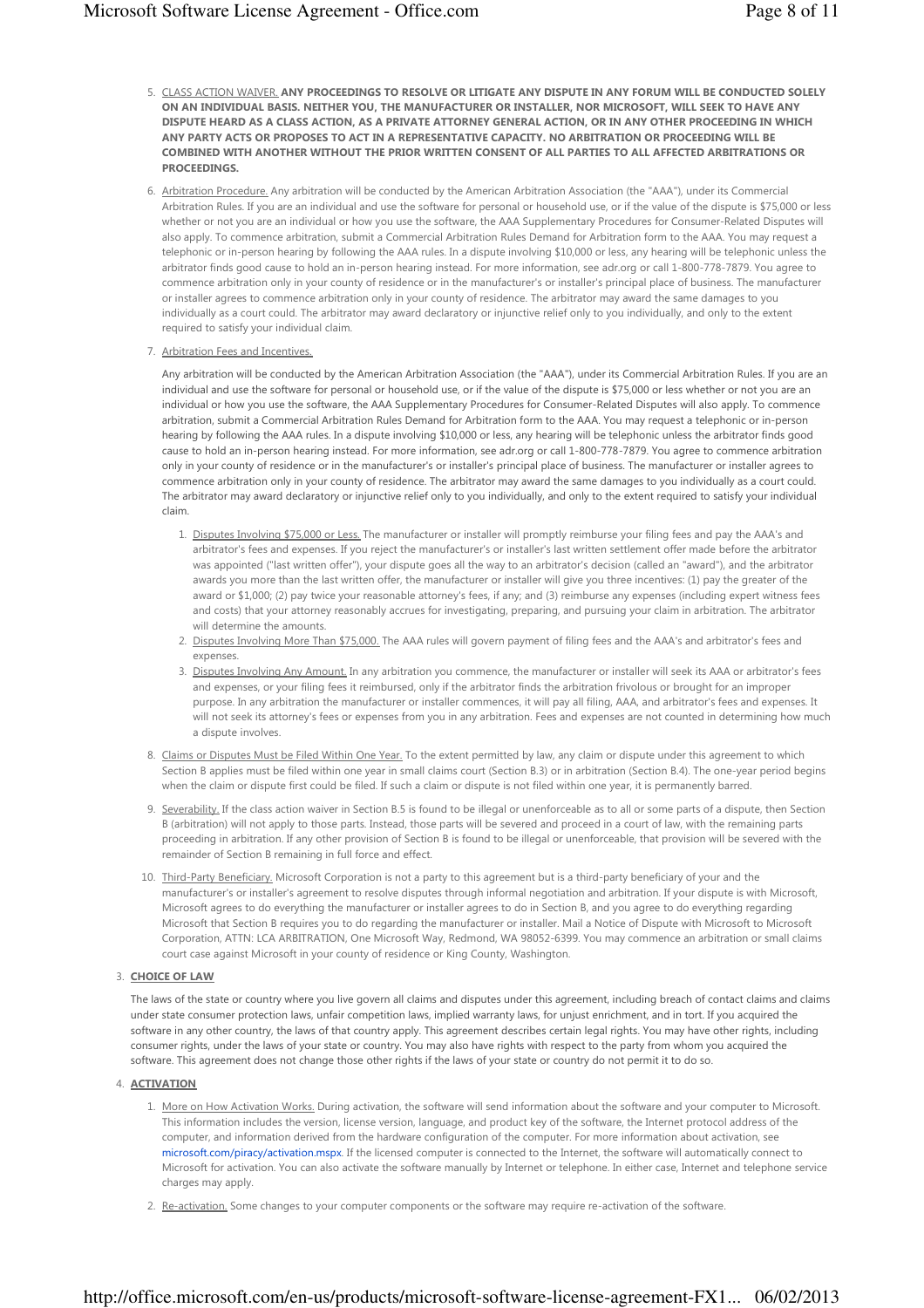- 3. Activation Failure. During online activation, if the licensing or activation functions of the software are found to be counterfeit or improperly licensed, activation will fail. The software will notify you if the installed copy of the software is improperly licensed. In addition, you will receive reminders to obtain a properly licensed copy of the software.
- 4. Updates and Upgrades, You may only obtain updates or upgrades for the software from Microsoft or authorized sources. Certain upgrades, support, and other services may be offered only to users of genuine Microsoft software. To identify genuine Microsoft software, see howtotell.com.

#### 5. INTERNET-BASED FEATURES; PRIVACY

The following software features use Internet protocols, which send to Microsoft (or its suppliers or service providers) computer information, such as your Internet protocol address, the type of operating system, browser and name and version of the software you are using, and the language code of the computer on which the software is installed. Microsoft uses this information to make the Internet-based features available to you, in accordance with the Office 2013 Privacy Statement. Some Internet-based features may be delivered at a later date via Microsoft's Update service.

- 1. Consent for Internet-Based Services. The software features described below and in the Office 2013 Privacy Statement connect to Microsoft or service provider computer systems over the Internet. In some cases, you will not receive a separate notice when they connect. In some cases, you may switch off these features or not use them. For more information about these features, see the Office 2013 Privacy Statement. BY USING THESE FEATURES, YOU CONSENT TO THE TRANSMISSION OF THIS INFORMATION. Microsoft does not use the information to identify or contact you.
- 2. Customer Experience Improvement Program (CEIP). This software uses CEIP. CEIP automatically sends Microsoft information about your hardware and how you use this software. We do not use this information to identify or contact you. CEIP will also periodically download a small file to your computer. This file helps us collect information about problems that you have while using the software. When available, new help information about the errors might also be automatically downloaded. To learn more about CEIP, see microsoft.com/products/ceip/EN-US/privacypolicy.mspx.
- 3. <u>Online Features and Content.</u> Features in the software can retrieve online content from Microsoft and provide it to you. Certain features may also permit you to search for and access information online. Examples of these features include clip art, templates, online training, online assistance and help, and Outlook Weather on the Calendar. If you save a template provided by Office.com, information will be sent online to Microsoft, such as information that identifies the template, but not any specific document you have created using the template. This information is used to provide you with content you request and to improve our services. You may choose not to use these online features and content. See the Office 2013 Privacy Statement linked at the end of this agreement for more information.
- 4. Cookies. If you choose to use online features in the software, such as online assistance and help, and templates, cookies may be set. To learn how to block, control and delete cookies, please read the cookies section of the Office 2013 Privacy Statement linked at the end of this agreement.
- 5. <u>Office 2013 on Windows 8.</u> If you are running the software on a Windows 8 computer and you have enabled the software's online features and content, signing into Windows 8 with a Microsoft account will automatically sign you into the software using the same Microsoft account. This allows you to store and access online files in SkyDrive and enjoy the Office Roaming Service without being asked to reenter your Microsoft account username and password. For more information about signing into the software with a Microsoft account and the Office Roaming Service, see the Office 2013 Privacy Statement linked at the end of this agreement.
- 6. Digital Certificates, The software uses digital certificates. These digital certificates confirm the identity of Internet users sending X.509 standard encrypted information. They also can be used to digitally sign files and macros to verify the integrity and origin of the file contents. The software retrieves certificates and updates certificate revocation lists using the Internet, when available.
- 7. Automatic Update. Software with Click-to-Run technology may periodically check with Microsoft for updates and supplements to the software. If found, these updates and supplements might be automatically downloaded and installed on your licensed computer.
- 8. Use of Information. Microsoft may use the computer information, error reports, and malware reports to improve our software and services. We may also share it with others, such as hardware and software vendors. They may use the information to improve how their products run with Microsoft software.
- 9. Misuse of Internet-Based Services. You may not use these services in any way that could harm them or impair anyone else's use of them. You may not use the services to try to gain unauthorized access to any service, data, account or network by any means.
- 10. Information Rights Management. The software contains a feature that allows you to create content that cannot be printed, copied or sent to others without your permission. You may need to connect to Microsoft to use this feature for the first time, and you may need to reconnect to Microsoft periodically to update this feature. For more information, go here. You may choose not to use this feature.
- 11. Office Roaming Service. If you choose to sign into the software with your Microsoft account, you turn on the Office Roaming Service. Turning on the Office Roaming Service sends certain settings (including your list of Most Recently Used Documents, your custom dictionary, and your visual themes) online to Microsoft servers, where they are stored and downloaded to your computer the next time you sign into the service with your Microsoft account. For more information about the Office Roaming Service, see the Office 2013 Privacy Statement linked at the end of this agreement.

## 6. PROOF OF LICENSE

The elements of a valid license include a genuine product key, successful activation of the software, a genuine Microsoft Certificate of Authenticity (COA) label, and a proof of purchase from a supplier of genuine Microsoft software. A valid license also includes an Office activation file installed on the computer by your manufacturer. If there is a COA or other Office label, it must be affixed to the computer or appear on the manufacturer's or installer's packaging or peripherals when purchased. If you receive an authenticity label separate from your computer, it does not establish proof of license.

To identify genuine Microsoft software, see howtotell.com.

#### 7. HOME AND STUDENT SOFTWARE

"Home and Student" edition software may not be used for commercial, non-profit, or revenue-generating activities.

8. JAPAN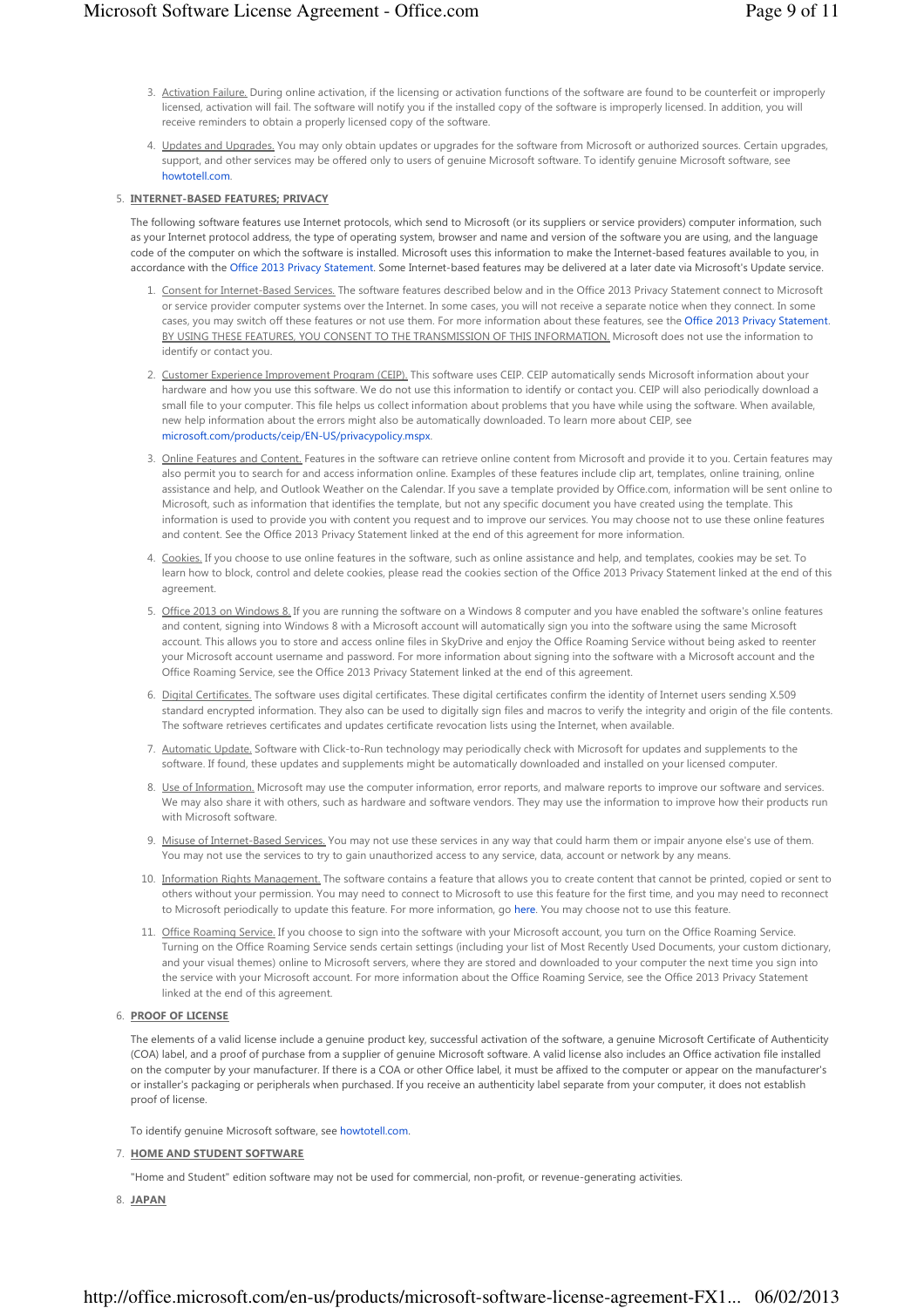The non-commercial use restrictions for Home and Student edition software do not apply to you if you live in Japan or acquired the software while you lived in Japan.

## 9. ADDITIONAL LICENSING REQUIREMENTS AND/OR USE RIGHTS

- 1. Third Party Programs. The software may include third party programs that Microsoft, not the third party, licenses to you under this agreement. Notices, if any, for the third party program are included for your information only.
- 2. Font Components, While the software is running, you may use its fonts to display and print content. You may temporarily download the fonts to a printer or other output device to print content, and you may embed fonts in content only as permitted by the embedding restrictions in the fonts.
- 3. Media Elements, Microsoft grants you a license to copy, distribute, perform and display media elements (images, clip art, animations, sounds, music, video clips, templates and other forms of content) included with the software in projects and documents, except that you may not: (i) sell, license or distribute copies of any media elements by themselves or as a product if the primary value of the product is the media elements; (ii) grant your customers rights to further license or distribute the media elements; (iii) license or distribute for commercial purposes media elements that include the representation of identifiable individuals, governments, logos, trademarks, or emblems or use these types of images in ways that could imply an endorsement or association with your product, entity or activity; or (iv) create obscene or scandalous works using the media elements. Other media elements, which are accessible on Office.com or on other websites through features of the software, are governed by the terms on those websites.
- Language Packs and Proofing Tools. If you acquire a language pack, language interface pack or proofing tool that offers additional language version support for the software, you may use the additional languages included in that pack or tool. The language packs, language interface packs and proofing tools are a part of the software and may not be used separately. 4.
- 5. Media Elements. Some or all of the software may be licensed on a trial basis. Your rights to use trial software are limited to the trial period. The trial software and length of the trial period are set forth during the activation process. You may have the option to convert your trial rights to subscription or perpetual rights. Conversion options will be presented to you at the expiration of your trial period. After the expiration of any trial period without conversion, most features of the trial software will stop running. TRIAL SOFTWARE IS LICENSED "AS-IS," AND YOU BEAR THE RISK OF USING IT. NEITHER THE MANUFACTURER OR INSTALLER NOR MICROSOFT GIVES ANY EXPRESS WARRANTIES, GUARANTEES OR CONDITIONS. YOU MAY HAVE ADDITIONAL CONSUMER RIGHTS UNDER YOUR LOCAL LAWS WHICH THIS AGREEMENT CANNOT CHANGE. TO THE EXTENT PERMITTED UNDER YOUR LOCAL LAWS, THE MANUFACTURER OR INSTALLER AND MICROSOFT EXCLUDE THE IMPLIED WARRANTIES OF MERCHANTABILITY, FITNESS FOR A PARTICULAR PURPOSE AND NON-INFRINGEMENT.
- 6. Subscription Software. If you licensed the software on a subscription basis, your rights to use the software are limited to the subscription period. You may have the option to extend your subscription or convert to a perpetual license. If you extend your subscription, you may continue using the software until the end of your extended subscription period. See the software activation screens or other accompanying materials for subscription details. After the expiration of your subscription, most features of the software will stop running.

## 10. GEOGRAPHIC AND EXPORT RESTRICTIONS

If your software is restricted to use in a particular geographic region, then you may activate the software only in that region. You must also comply with all domestic and international export laws and regulations that apply to the software, which include restrictions on destinations, end users, and end use. For further information on geographic and export restrictions, visit this page and microsoft.com/exporting.

# 11. SUPPORT AND REFUND PROCEDURES

For the software generally, contact the manufacturer or installer for support options. Refer to the support number provided with the software. For updates and supplements obtained directly from Microsoft, Microsoft may provide limited support services as described at support.microsoft.com/common/international.aspx. If you are using software that is not properly licensed, you will not be entitled to receive support services.

If you are seeking a refund, contact the manufacturer or installer to determine its return policy for a refund or credit. You must comply with that policy, which might require you to return the software with the entire computer on which the software is installed for a refund.

# 12. ENTIRE AGREEMENT

This agreement (together with printed-paper license terms or other terms accompanying any software supplements, updates, and services that are provided by the manufacturer or installer, or Microsoft, and that you use), and the terms contained in web links listed in this agreement, are the entire agreement for the software and any such supplements, updates, and services (unless the manufacturer or installer, or Microsoft, provides other terms with such supplements, updates, or services). You can review this agreement by going to

microsoft.com/about/legal/en/us/intellectualproperty/useterms/default.aspx. You can also review the terms at any of the links in this agreement by typing the urls into your browser address bar, and you agree to do so. You agree that for each service that is governed by this agreement and the specific terms linked in this agreement, you will read the terms for that service before using the service. You understand that by using the service, you accept this agreement and the linked terms. There are also informational links in this agreement. The links containing terms that bind you are:

# Office 2013 Privacy Statement

# OEM LIMITED WARRANTY

Is there a LIMITED WARRANTY for the software? Yes, other than for trial software, which is licensed "as-is" and without express warranties, guarantees and conditions. The manufacturer or installer warrants that properly licensed software will perform substantially as described in any Microsoft materials that accompany the software. If you obtain updates or supplements directly from Microsoft during the 90-day term of this limited warranty, Microsoft, and not the manufacturer or installer, provides this limited warranty for them. This limited warranty does not cover problems that you cause, or that arise when you fail to follow instructions, or that are caused by events beyond the reasonable control of the manufacturer or installer, or Microsoft. This limited warranty starts when the first user of your copy of the software acquires that copy, and lasts for 90 days. Any supplements, updates, or replacement software that you may receive from the manufacturer or installer, or Microsoft, during that 90-day period are also covered, but only for the remainder of that period or for 30 days, whichever is longer. Transferring the software will not extend the term of this limited warranty. The manufacturer or installer and Microsoft give no other express warranties, quarantees, or conditions. THE MANUFACTURER OR INSTALLER AND